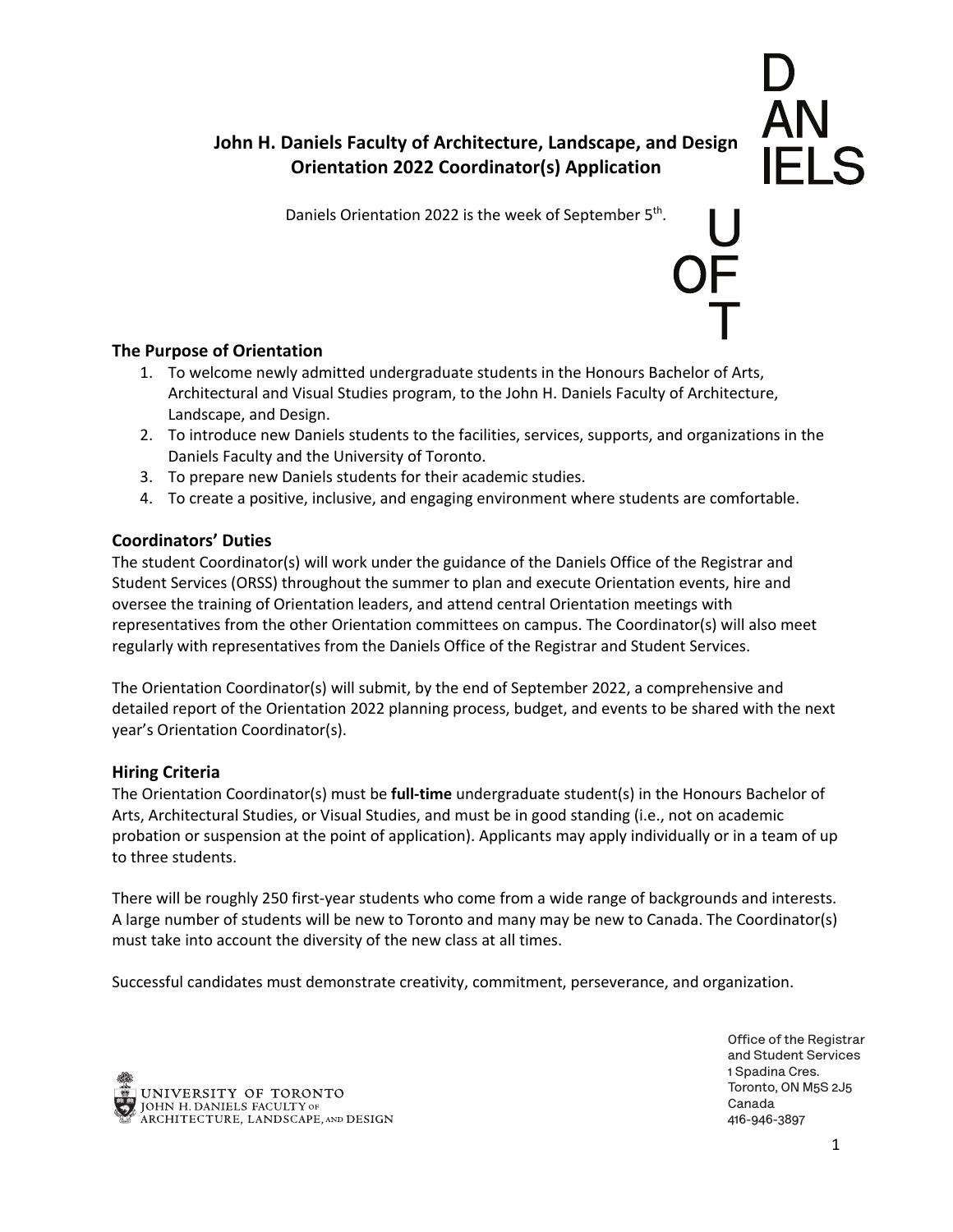The work of the Coordinator(s) involves a significant commitment of time and energy. For that reason the Daniels Faculty seeks candidates who do not have major commitments during the summer months. **Applicants – all team members if applying as a team – must be available for the mandatory Orientation Coordinator training on a date to be confirmed (this is typically a Saturday in early May).** 

The Orientation Coordinator(s) will be eligible to receive an honorarium upon successful completion of their work as determined by the Daniels Office of the Registrar and Student Services.

## **Application Process**

Each applicant or team of applicants must submit:

- $\Box$  The application form below.
- $\Box$  A cover letter (a joint cover letter if you are applying as a team) explaining your leadership experience and drawing specifically on your participation in Daniels and in Architecture and/or Visual Studies programs; any coordination of events and organizations; and any outside leadership experience (elsewhere on campus or in your community). The cover letter should also provide a general vision for Daniels Orientation 2022.
- $\Box$  A resume (if you are applying as a team, each team member must submit a resume).

Application packages must be submitted by email to registrar@daniels.utoronto.ca by **February 16th, 2022 @ 11:59pm EST.**

Applicants – all team members if applying as a team – must be available for interviews that will be held between **February 21st – February 25th, 2022,** and conducted virtually.

#### **Successful Coordinator applicants will exhibit:**

- Enthusiasm for the Daniels Faculty and its programs.
- Demonstrated organizational, leadership, and time management skills.
- Recognition and understanding of the challenges facing first-year students.
- The ability to use tact, sensitivity, and inclusive practices when dealing with students.